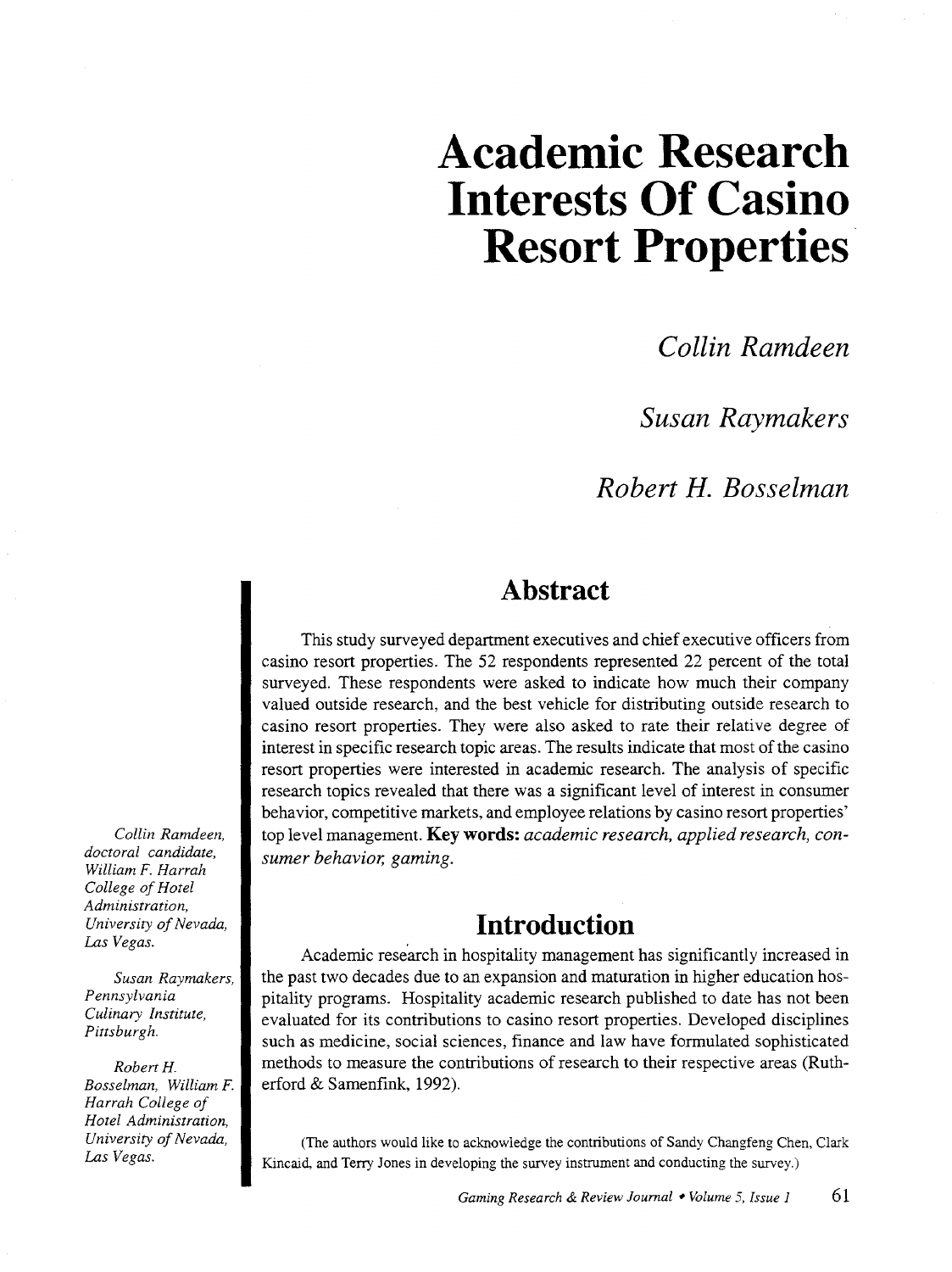It is therefore essential that hospitality researchers construct and authenticate<br>
information about the gaming industry. Hospitality researchers frequently present a new spin on the practical application of information. However, they have been

unsuccessful in energizing substantial progress in procedures of management in the hospitality industry (Riegel & Lambert, 1991). To make any meaningful contribution towards the hospitality industry in the 21st century, academic researchers must address consequential issues within the hospitality industry, rather than supporting the status quo (Powers & Riegel, 1993). Therefore, hos-

**Hospitality researchers must aspire to bridge the gap between academic research interests and the business research interests of casino resort properties.** 

pitality researchers must aspire to bridge the gap between academic research interests and the business research interests of casino resort properties.

Traditionally, academic literature in the hospitality field merely analyzed and interpreted innovations constructed elsewhere. For academic research to be of interest to casino resort properties it must be *applied research.* For the purpose of this study, applied research was defined as the systematic study and investigation of concrete problems by data gathering, in order to gain knowledge or establish new facts and principles through the construction of models, surveys, diagrams, and plans (Kasanen, Lukka, and Sitonen, 1993). Examples of applied research are found in clinical medicine, technical sciences, operational research and in some areas of management accounting and finance (Kasanen, et al., 1993).

To obtain an understanding of casino resort interest in applied research, this study replicates research done by Brymer, Rousselle and Johns (1990). Their study focused on academic research interests of hospitality corporations, excluding gaming corporations. Results from their study demonstrated that hospitality corporations do have at least moderate interest in applied academic research. The major purpose of this study was to determine the current scope and level of casino resort interest in applied academic research in a major hospitality resort location. Specifically, the objectives of this study were: a) to determine the future need for applied research in casino resort properties; b) to determine the best vehicle to disseminate academic research information to these properties; and, c) to specify the principal research drive of the casino resort properties for the  $21<sup>st</sup>$  century.

### **Review Of Literature**

Most of the extant hospitality literature on research needs in the hospitality industry deals predominantly with the research interests of the 1980's (Rouselle, 1980; Brymer and Rousselle, 1983 & 1986; and Tse, Olsen, & Wyckoff, 1983). In the 1990's, electronic communication, reengineering, and downsizing have created a paradigm shift in hospitality management from centralization to decentralization of the span of control. The move toward decentralized organizations suggests a shift of focus toward unit management and away from system management in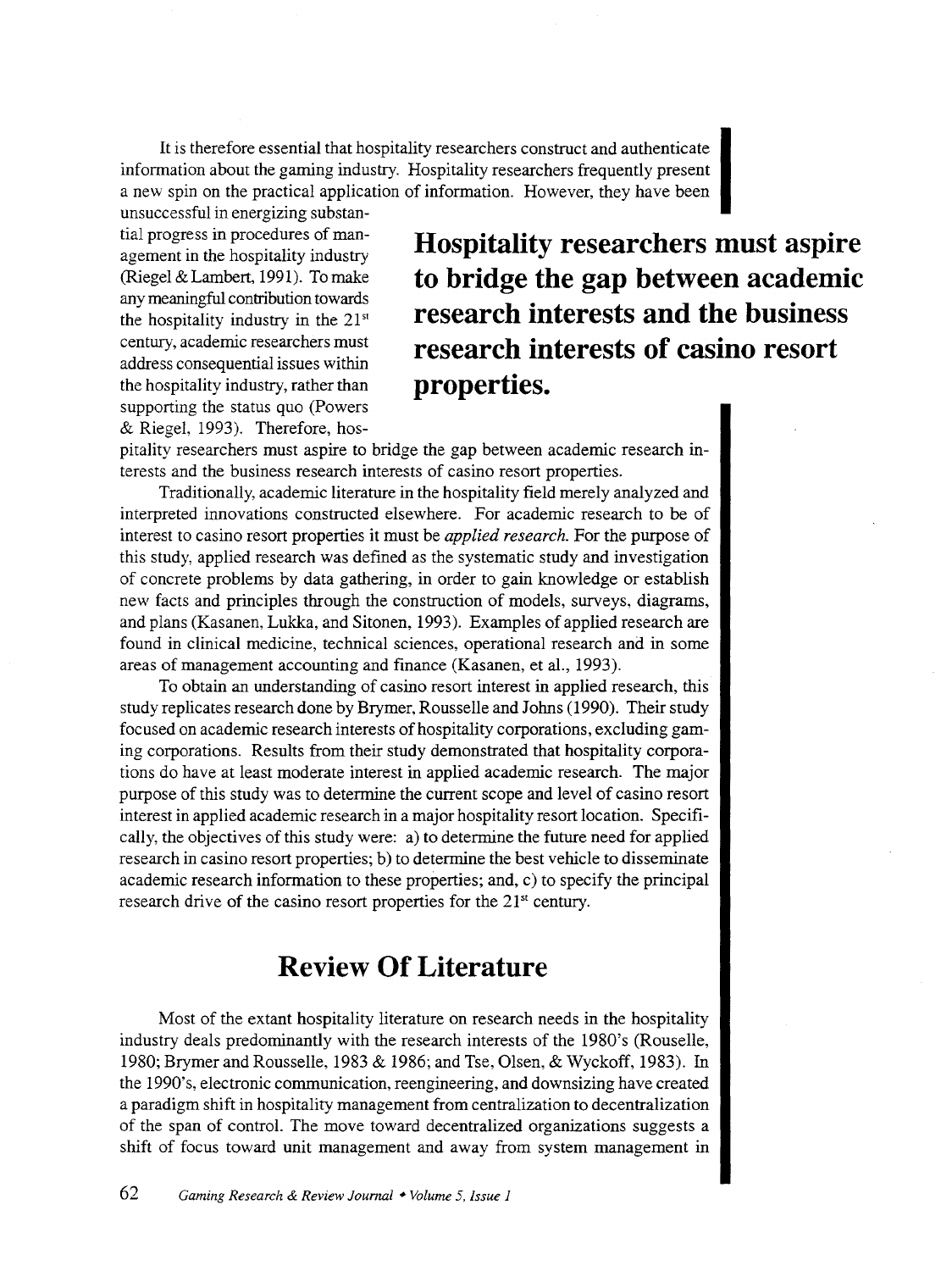#### *Academic Research Interests of Casino Resort Properties*

operations planning and control (Powers and Riegel, 1993). As a result, it can be anticipated that the industry will demand more applied research. This shift occurs as a result of the increase in technology and technical ways of conducting business.

Although information technology has significantly impacted the hospitality industry, the direction and pattern of research can be perceived as vague as we enter the twenty-first century. Khan and Olsen (1988) noted more research was needed in the area of applied, basic and developmental research. There exists a real danger that the future of hospitality research will not have any real connection with the industry (Clark, 1988). Miller and Olsen (1988) indicate that the industry was very concerned about the future of academic research. Various scholars estimate that up to 80% of today' s scholarly publications contain uninteresting or trivial research results (Allman, 1988).

### **The Need For Research**

Brymer, Rousselle and Johns (1990) studied academic research interests of hospitality corporations. Their findings clearly indicate that research has an important role to play in the hotel and restaurant industries, and that the information provided by applied research to business problems can be successfully incorporated into the decision making process. Their study suggests that research does have a role in the industry, and that this role can impact the hospitality workplace.

A similar study by Brymer and Rousselle (1986) confirmed a generally held view that few hotel chains actually operate their own research departments, and where in-house research activities are performed, they deal mostly with operation and personnel problems on a short term basis. Since most properties do not have an in-house research department, academic research can address some of the industry's needs. A study by Sheldon, Liu and Gee (1987) states that as service industries now dominate the US economy, and tourism related industries in particular provide a promising prospect for future economic growth, better understanding and planning for this important sector will require reliable information provided by funded research at all levels.

With the growth in the gaming industry, Eade (1994) suggested that priority should be given to understanding the needs of casino resort properties' most important asset, human resources. Cummings (1996) also indicated that as legalized gambling becomes more widespread, the gaming industry would most likely demand more from academic programs offering gaming management education. Therefore, more academic research will be necessary to understand the unique nature and culture of the gaming industry. According to Sebastian (1998) several business schools such as Harvard, Wharton, and Chicago were translating academic research into readable pieces that were of practical value to business professionals. It is therefore imperative that academics try to understand the demands and research interests of the gaming industry in relationship to the hospitality environment. By understanding gaming industry demands they can interface gaming with other subjects, such as accounting and human resources.

Can research that was conducted by academia be of value to casino resort properties? According to Schaffer (1984), the vast majority of research activities do not focus on topics that are perceived to be of critical importance to the hospital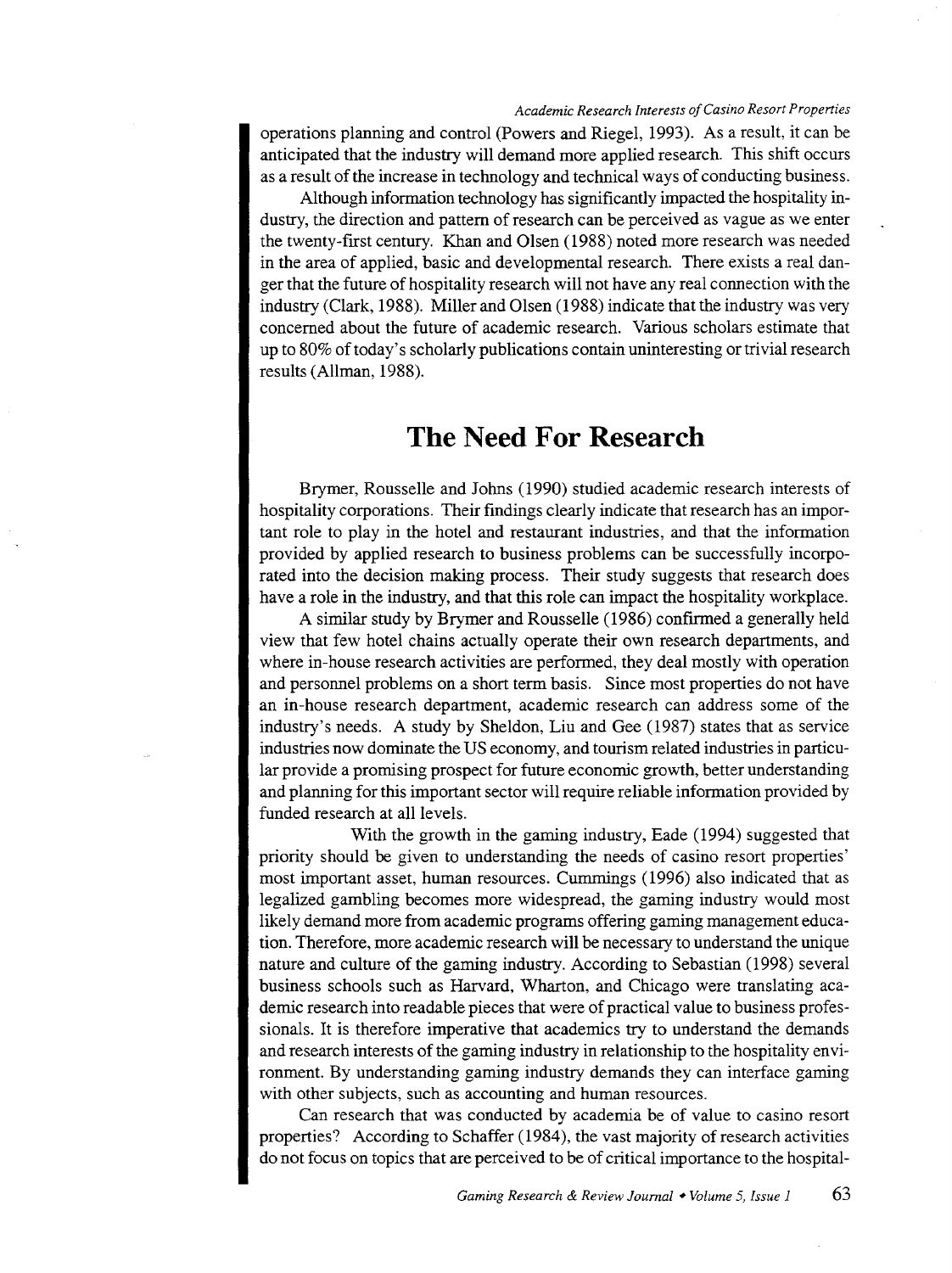ity industry. Schaffer (1984) also states that research activities have been highly diverse, covering an extremely broad range of topics and issues. In few instances research efforts have substantially addressed issues that are perceived as being priority problems for the industry. Brymer, et al. ( 1990) state that by learning more about the interest hospitality corporations have in academic research, hospitality educators conducting research may have a valuable resource available in guiding future research projects. That study and similar surveys of chief operating officers have consistently shown that hospitality executives do have an interest in academic research (Brymer, et al., 1983, 1986,1990).

### **Availability Of Research Data**

Sheldon, et al. (1987) stated that research can help managers understand both short term changes in the market, and long term trends, thus assisting business in

improving and developing product lines, enhancing the effectiveness of operations, and increasing satisfaction for employees and customers. They also stated that in the world of business, research must usually serve a practical end. So there has been a demand for research, and research continues to be conducted. But has research been put into the hands of

## **The challenge remains of getting research information to gaming and hospitality executives in a form that can be easily identifiable.**

those who can actually use it in the industry?

Olsen, Tse and Bellas (1984) state that finding research information in the hospitality industry has proven to be a challenging task. In conjunction, Schaffer ( 1984) states one reason for this apparent lack of focus may be a serious, two-way communication gap between those who conduct research and industry practitioners. He also states that industry leaders, both academicians and practitioners, need a vehicle through which industry research issues and priorities can be communicated. While the number of academic journals in hospitality has increased since the 1980's, this has been due to the demand of the academic environment. Few industry leaders are reviewing these journals.

This review of literature demonstrates that research was identified as needed for the hospitality industry. It also notes that research can provide information useful to the industry. The challenge remains of getting research information to gaming and hospitality executives in a form that can be easily identifiable. Since the 1980's however, little research has been done to identify specific research needs of the hospitality industry. This study is an attempt to resolve that shortcoming by focusing on the research needs of casino resort properties.

### **Methodology**

While significant research needs to be conducted nationwide of the concerns of hospitality industry professionals, this study addresses only a segment of the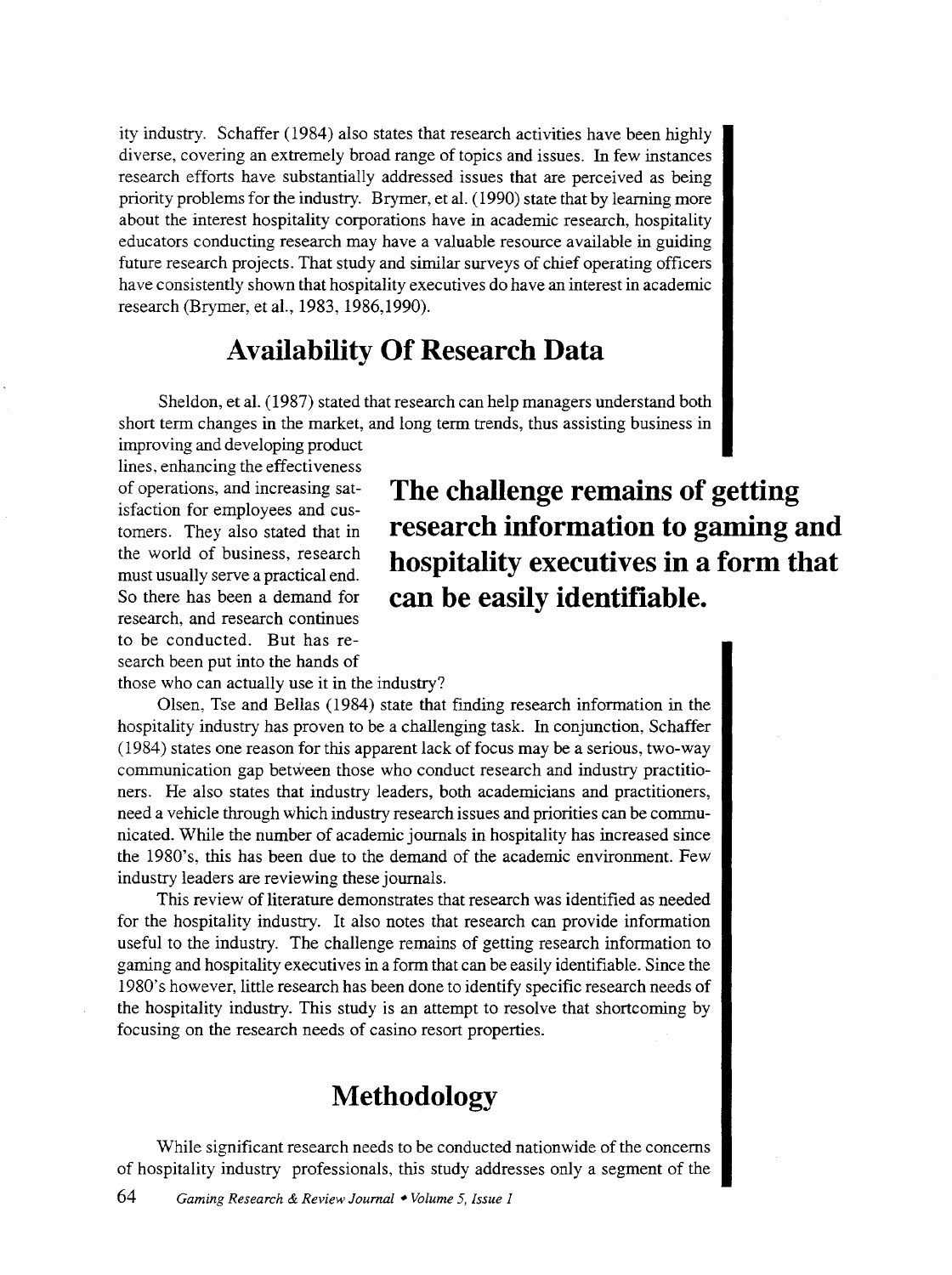#### *Academic Research Interests of Casino Resort Propenies*

hospitality industry. The casino resort properties segment of the hospitality industry was selected to determine its interests in academic research, since no prior study has been conducted in this area. The metro area of Las Vegas, Nevada was selected due to its niche in the casino resort area of hospitality. To further categorize the study, only properties containing 500 rooms or more were surveyed. The total number of properties surveyed was 39. This segmentation allows for a sampling of the resort type gaming properties that are prevalent in the metro Las Vegas area. Properties included in the sample were selected based on the listing of Las Vegas hotels as provided by the Las Vegas Convention and Visitors Authority.

In order to determine the need for academic research, the best means to receive the results, and the best vehicle to disseminate research information, the positions of chief executive officer, vice president of gaming, vice president of operations, vice president of food and beverage, and controller were included as members of the sample. Individuals that work at these levels have a direct impact on decision making and therefore would be most interested and affected by academic research. The total number of individuals contacted by the survey was 234.

The survey instrument was adapted and modified from Brymer, et al. (1990), who surveyed hotel and restaurant chief executive officers nationwide. Specifically, the Brymer study serves as the basis for the research topics listed in this survey as well as the use of the five-point Likert scale with a 1 ranking of no value and a 5 ranking of great value. The inclusion of the question regarding the ranking of the respondents' top five research topics was intended to determine future research direction, as well as to better differentiate data from what was received in Brymer, et al. ( 1990). Additionally, space was provided on each instrument for the respondents to write in other comments regarding academic research.

Graduate faculty members in a hospitality management program at an established university reviewed the instrument. The faculty members were asked for their input in regard to two critical areas. First, they evaluated the extent to which the questionnaire covered the areas of research in hospitality management. Second, they offered their advice in rewording or modifying unclear questions in the instrument. Any input by these faculty members was welcomed and incorporated into the questionnaires.

The survey was mailed to the chief officers, vice presidents and directors at each property. Included was a cover letter requesting input on which areas of research that would be most valuable to their company, and a self-addressed, stamped envelope. Due to the time constraints of completing the study within a semester, there was no follow up contact to encourage a larger response. As a result, only 52 responses were received from the 234 surveys mailed to the top management of these 39 casino resort properties.

### **Results**

Fifty-two hotel executives responded, representing 22 percent of the total surveyed. Table 1 identifies the respondents based on the number of rooms in their respective properties.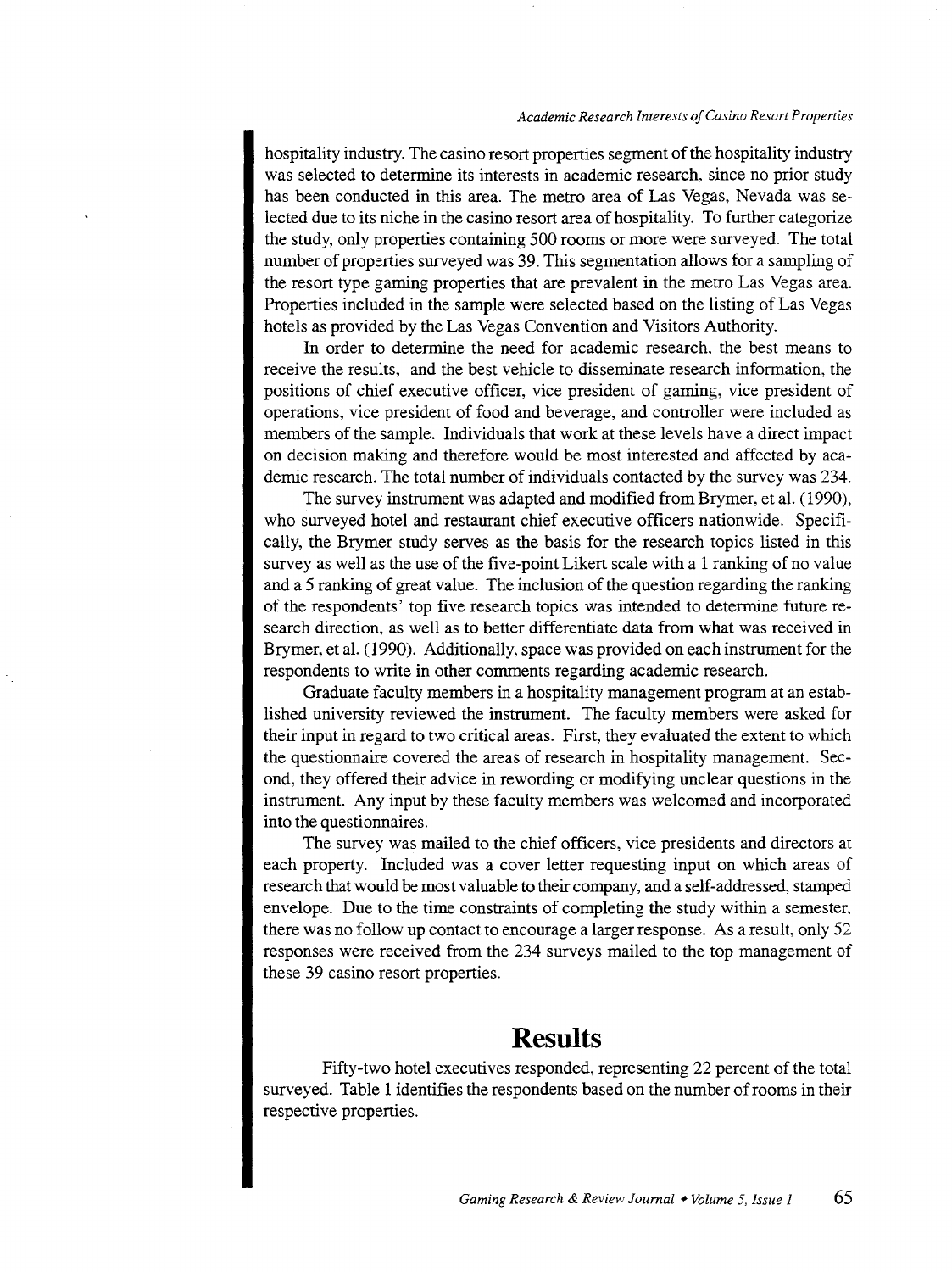#### **Table!**

| # of Rooms  | Total # of          | I Toperty Size and Response Rate |                      |
|-------------|---------------------|----------------------------------|----------------------|
|             | <b>Surveys Sent</b> | # of Respondents                 | <b>Response Rate</b> |
| 500-999     | 90                  | 15                               | 16.7%                |
| 1000-1499   | 24                  | 0                                | $0\%$                |
| 1500-1999   | 24                  | 10                               | 41.7%                |
| 2000-2999   | 48                  | 16                               | 33.4%                |
| 3000-3999   | 30                  | 7                                | 23.4%                |
| $\geq 4000$ | 18                  | 4                                | 22.3%                |

**Property** Size **and Response Rate** 

In the variable of property size, 41.7% of those surveyed in the 1500-1999 rooms category responded, making that the highest response category (see Table 1). The second highest response came from the 2000-2999 rooms category with a 33.4% response. The lowest response rate came from the four properties in the 1000-1499 rooms category, which had no responses returned.

In response to the request for specific job title, responses were grouped into four specific categories: 1) gaming, including slot operations manager and vice president of gaming, 2) food and beverage, including director of food and beverage, 3) finance, including chief financial officer and controller, and 4) hotel operations, including director of operations and chief executive officer. Table 2 identifies the number of respondents from each of the four specific areas based on position title. There was similar representation among the 52 respondents regarding the four position titles in the casino resort properties.

|                   | Table 2<br><b>Position Title</b> |
|-------------------|----------------------------------|
| Area              | Number of Respondents            |
| Hotel Operations  | 16                               |
| Gaming            | 15                               |
| CFO/Controller    | 12                               |
| Food and Beverage | 11                               |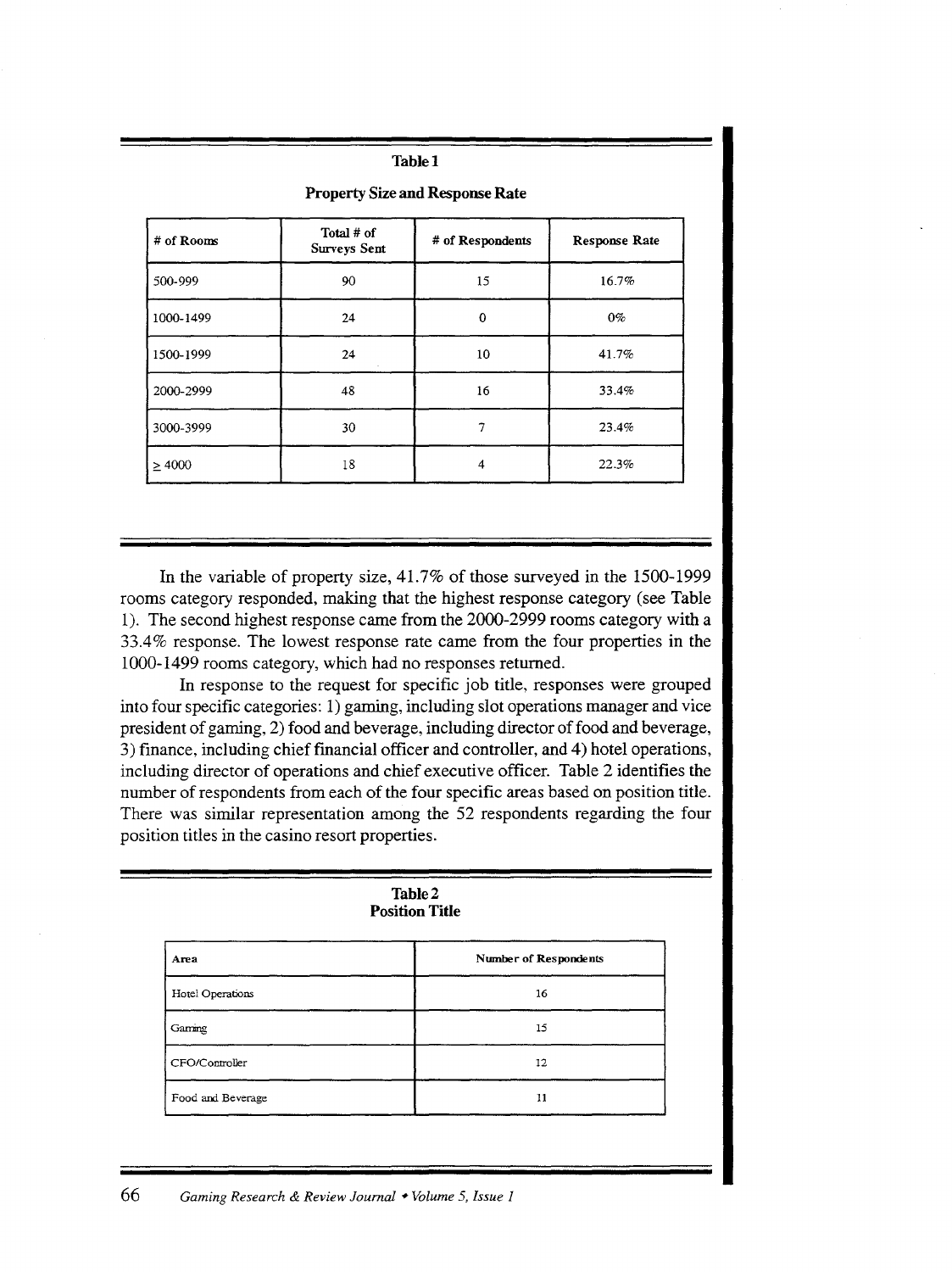#### *Academic Research Interests of Casino Resort Properties*

In reference to the specific questions asked with regards to the company and their value for research, the mean response was  $4.0$  (standard deviation of  $0.78$ ). That indicates academic research was valued by casino resort hotel properties. When asked to itemize the value of specific sources of receiving academic research (see Table 3), respondents indicated that networking was most valued, with academic research following. The least valued sources were identified as consultants and the Internet.

| <b>Sources</b>             | Mean | <b>Standard Deviation</b> |
|----------------------------|------|---------------------------|
| Networking                 | 3.7  | 0.79                      |
| Academic Research          | 3.5  | 1.12                      |
| Conferences                | 3.4  | 0.96                      |
| Trade Journals             | 3.4  | 1.02                      |
| Professional Organizations | 3.4  | 1.10                      |
| Consultants                | 3.1  | 1.11                      |
| Internet                   | 3.1  | 0.96                      |

Scale: No value  $1 \quad 2 \quad 3 \quad 4 \quad 5$  Great value

The best vehicle for distributing research information (see Table 4) was identified as trade journals with a mean ranking of 3.7, with the lowest rankings again being consultants and the Internet. Academic research ranked fourth, but was still valued by properties.

| Vehicle                    | Mean | <b>Standard Deviation</b> |
|----------------------------|------|---------------------------|
| Trade Journals             | 3.7  | 1.02                      |
| Networking                 | 3.6  | 0.92                      |
| Conferences                | 3.5  | 1.02                      |
| Academic Research          | 3.4  | 0.86                      |
| Professional Organizations | 3.4  | 1.10                      |
| Fax                        | 3.4  | 1.34                      |
| Internet                   | 3.3  | 1.05                      |
| Consultants                | 2.3  | 1.02                      |

Scale: Least effective 1 2 3 4 5 Most effective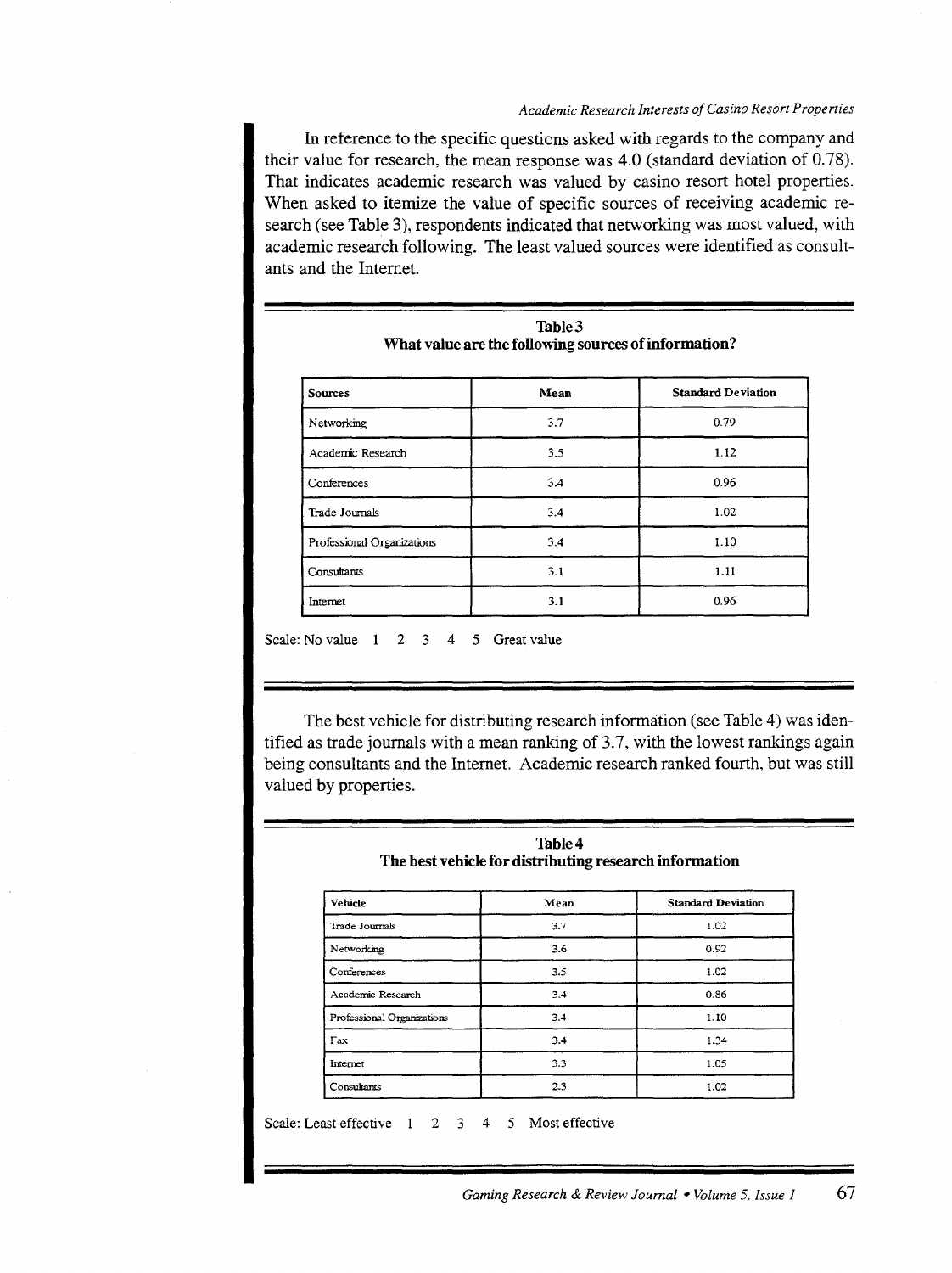In response to ranking of specific research topics (see Table 5), the highest mean response was consumer behavior with a mean of 4.4, followed by competitive markets with a mean of 4.3. The topics ranked with the lowest mean were site selection, energy control and finance, all with a 3.1 mean. **With** all mean scores above 3.0, all topics were considered areas of interest, with more emphasis being placed on the higher-ranking items.

| Topic                      | Mean     | <b>Standard Deviation</b> |
|----------------------------|----------|---------------------------|
| Consumer Behavior          | 4.4      | 0.86                      |
| Competitive Markets        | 4.3      | 0.83                      |
| Promotion                  | 4.2      | 0.92                      |
| Productivity               | 4.2      | 0.92                      |
| Employee Motivation        | 4.1      | 0.98                      |
| Training                   | 4.1      | 0.92                      |
| Management Development     | 4.0      | 0.91                      |
| Employee Development       | 4.0      | 0.92                      |
| Advertising                | 3.9      | 1.07                      |
| Forecasting                | 3.9      | 1.23                      |
| Employee Hiring/Recruiting | 3.8      | 1.13                      |
| Cost Control               | 3.8      | 1.32                      |
| Strategic Planning         | 3.8      | 0.95                      |
| <b>Guest Amenities</b>     | 3.7      | 1.12                      |
| Labor Scheduling           | 3.7      | 1.19                      |
| Yield Management           | 3.7      | 1.26                      |
| Budgeting                  | 3.7      | 1.34                      |
| Information systems        | 3.6      | 1.3                       |
| Merchandising              | 3.6      | 1.01                      |
| Supervision                | 3.6      | 1.07                      |
| Wages/Benefits Admin       | 3.5      | 1.24                      |
| Product Development        | 3.4      | 1.18                      |
| Feasibility Studies        | 3.4      | 1.19                      |
| Union/Labor Relations      | 3.4      | 1.32                      |
| Property Maintenance       | 3.3      | 1.32                      |
| Food Handling              | 3.3      | 1.38                      |
| Property Design            | 3.3<br>ż | 1.37                      |
| Sanitation                 | 3.3      | 1.38                      |
| Accounting                 | 3.2      | 1.38                      |
| Equipment                  | 3.2      | 1.39                      |
| Finance                    | 3.1      | 1.33                      |
| Site Selection             | 3.1      | 1.16                      |
| Energy Control             | 3.1      | 1.28                      |

#### **TableS Areas of Research Interest**

Scale: Not interested 1 2 3 4 5 Very interested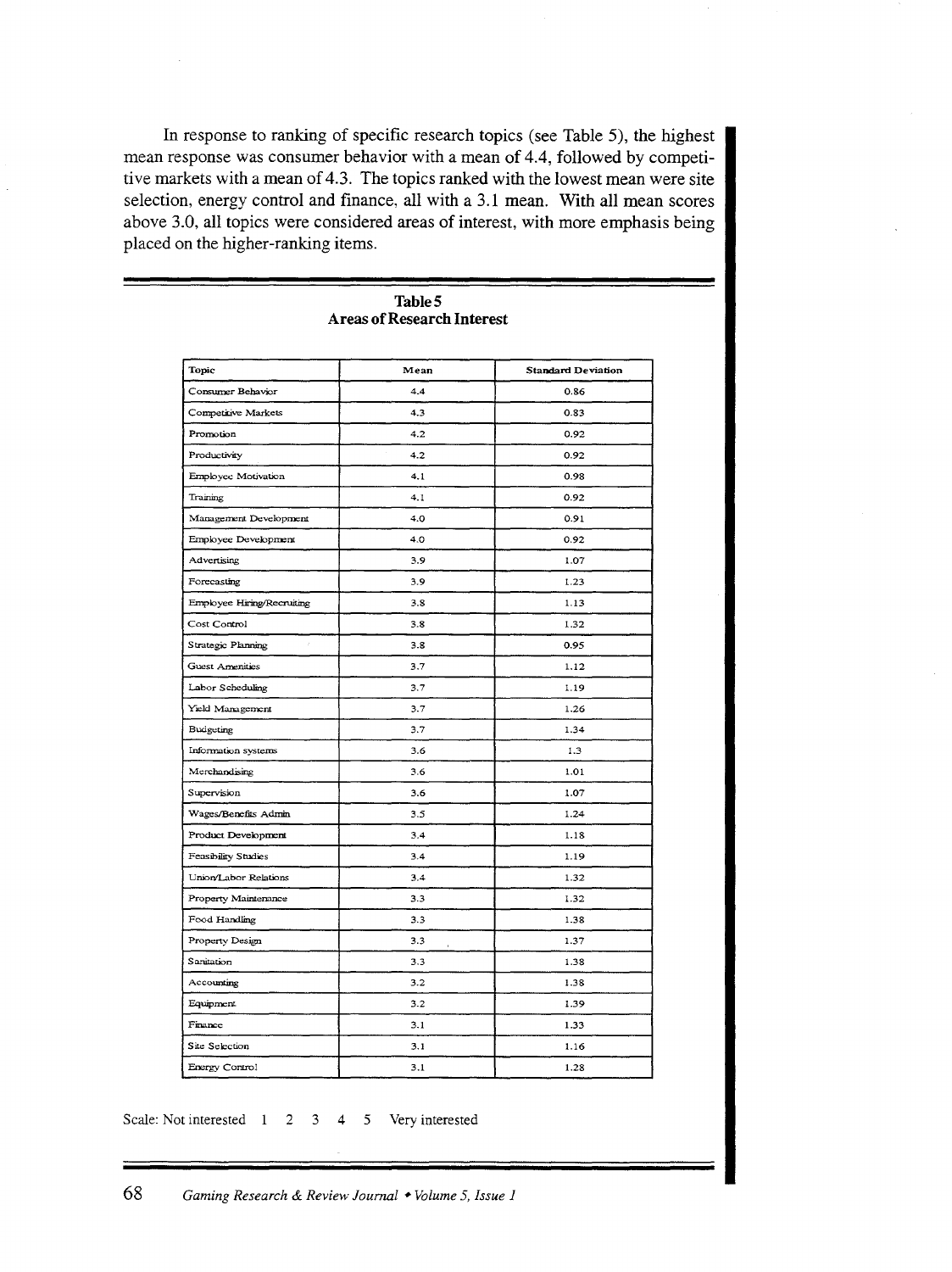*Academic Research Interests of Casino Res on Propenies* 

In addition to the value of each topic to casino resort properties, the survey asked each executive to rank five of the specific topics as the most important research topics. Of the 52 respondents, 35 completed this section. Results were tabulated for the entire group of respondents (see Table 6), and for the four specific position titles (Table 7).



#### Table7

#### The Five Most Important Research Topics by Area of Responsibility

| Gaming $N = 15$               |
|-------------------------------|
| 1. Consumer Behavior          |
| 2. Employee Hiring/Recruiting |
| 3. Employee Motivation        |
| 4. Productivity               |
| 5. Property Design            |

|    | Finance $N = 8$            |
|----|----------------------------|
| 1. | <b>Information Systems</b> |
|    | 2. Competitive Markets     |
| 3. | <b>Employee Motivation</b> |
|    | 4. Consumer Behavior       |
|    | 5. Forecasting             |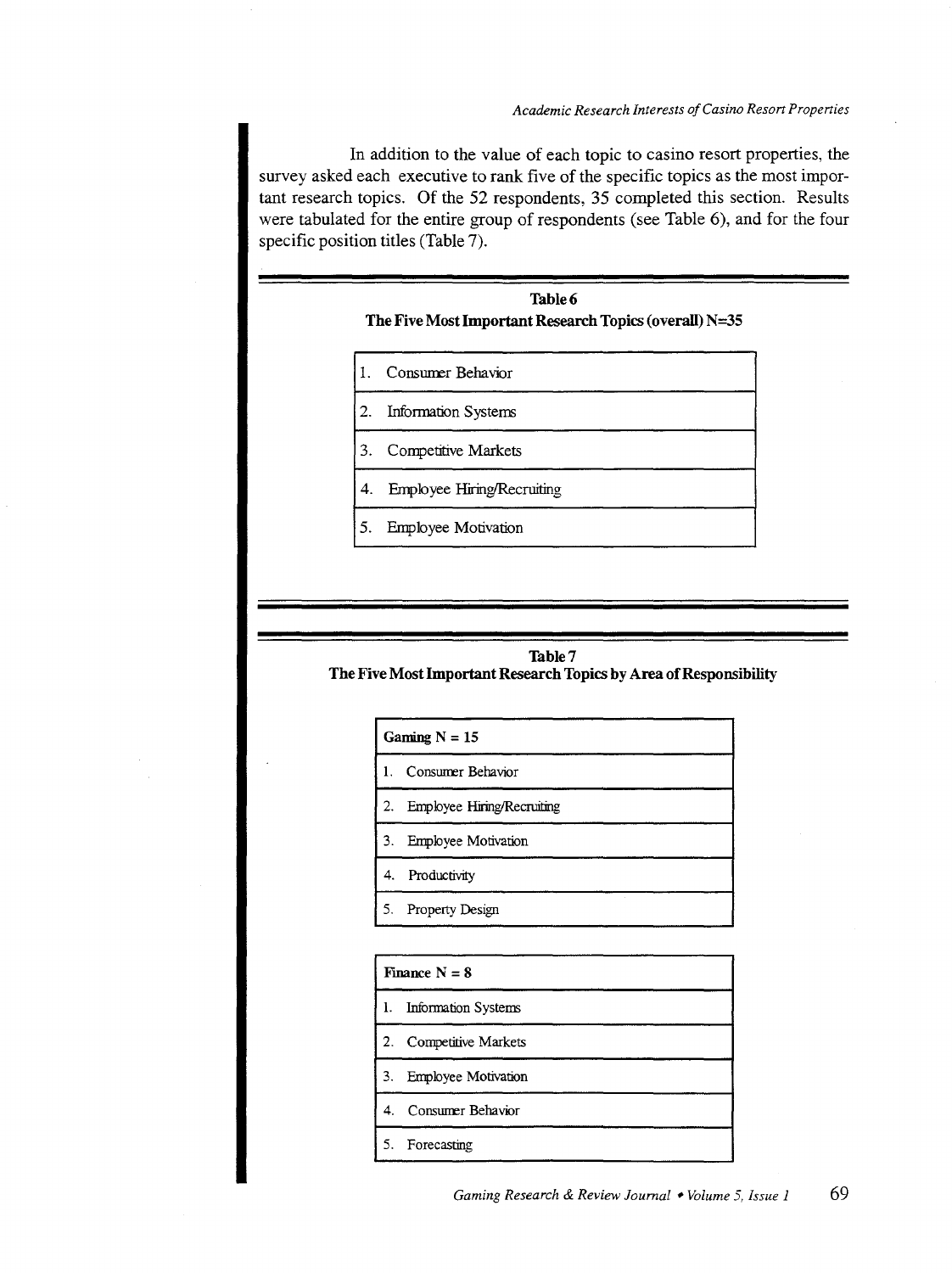| 1.               | Competitive Markets                     |  |
|------------------|-----------------------------------------|--|
| 2.               | Employee Hiring/Recruiting              |  |
| 3.               | Promotion                               |  |
| 4.               | <b>Strategic Planning</b>               |  |
|                  |                                         |  |
| 5.               | Advertising<br>Hotel Operations $N = 5$ |  |
| 1.               | Consumer Behavior                       |  |
| $\overline{2}$ . | Yield Management                        |  |
| 3.               | Forecasting                             |  |
| 4.               | Advertising                             |  |

One-way analysis of variance (ANOVA) was used to test for equality of means in the variables of responsibilities, job titles, and property sizes. The results

obtained from responsibilities and job titles were not significant. However, property sizes did produce significant results for the use of consultants ( $F = 3.543$ ,  $p < .05$ ) and the use of the Internet  $(F = 3.634,$  $p < .05$ ) as a source of information. Executives at small properties (500-999 rooms) considered consultants a valuable source for information, while large properties (3000 and over rooms) did not. Both small and large properties find the Internet a valuable source of information.

**Small properties put great emphasis on their employee hiring/recruiting and property maintenance, while large properties stress the importance of productivity as the main interest to their operations.** 

Property sizes also produced significant findings when the respondents were asked to rate each research topic according to their degree of interest. Employee hiring/recruiting, property maintenance, and productivity were significant at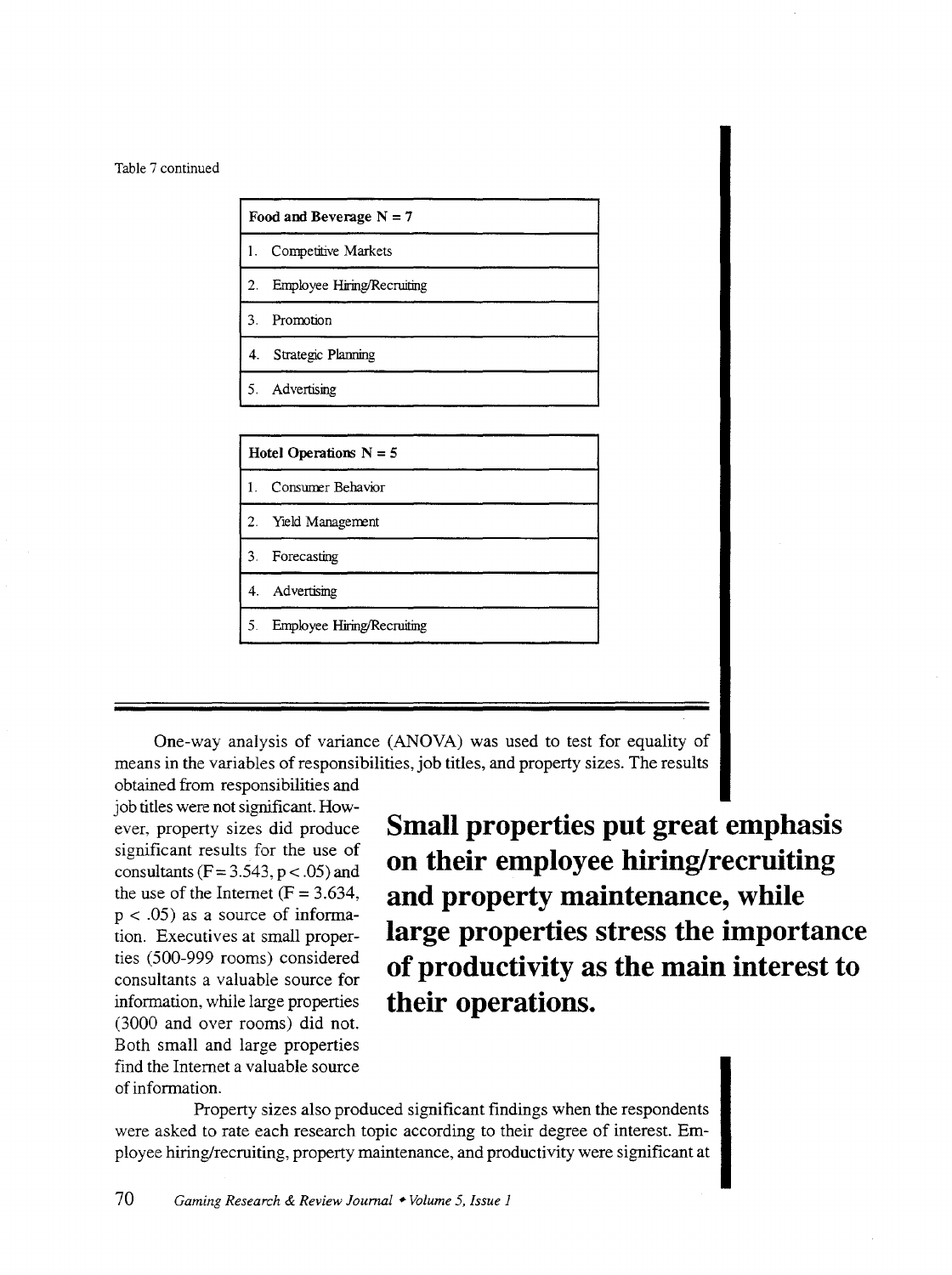$(F = 3.223, p < .05)$ ,  $(F = 3.041, p < .05)$ , and  $(F = 2.962, p < .05)$  respectively. Small properties put great emphasis on their employee hiring/recruiting and property maintenance, while large properties stress the importance of productivity as the main interest to their operations.

Written responses reported on the questionnaires regarding the rank of specific research topics were shown in Tables 6 and 7. Other comments regarding research conducted by colleges and universities indicated that the respondents were generally interested in current research that produces valuable information with significant and immediate impact on their organizations.

#### **Summary And Conclusion**

The results from this study indicated that casino resort properties executives were interested in the value of academic research to their organizations. The best

**Academics should also try to work more closely with industry executives and attend trade conferences where they can communicate their research findings, while at the same time generating valuable feedback from industry leaders that could assist in their current or future research.** 

vehicles for disseminating academic research to casino resort properties were; trade journals, networking, trade conferences, academic research, professional organizations and fax. The primary areas of research interest to casino resort properties were consumer behavior, information systems, competitive markets, employee hiring/recruiting, and employee motivation. The most important topics for the gaming department within these casino resort properties for the 21st century were consumer behavior, employee hiring/recruiting, employee motivation, productivity, and property design. The two major limitations of this study were the small sample size and the use of convenience sampling.

Academics therefore should consider translating their research findings into language that is understood by professionals and publish their results in appropriate trade journals. Academics should also try to work more closely with industry executives and attend trade conferences where they can communicate their research findings, while at the same time generating valuable feedback from industry leaders that could assist in their current or future research. This would lead to better understanding of casino resort properties' research interests and the value . of such research to their operations.

Hospitality programs at colleges and universities should try to work more closely with casino resort properties to identify research topics that have both current and future relevance to the industry. Also, hospitality educators should be knowledgeable of research conducted in other industries that may relate to areas of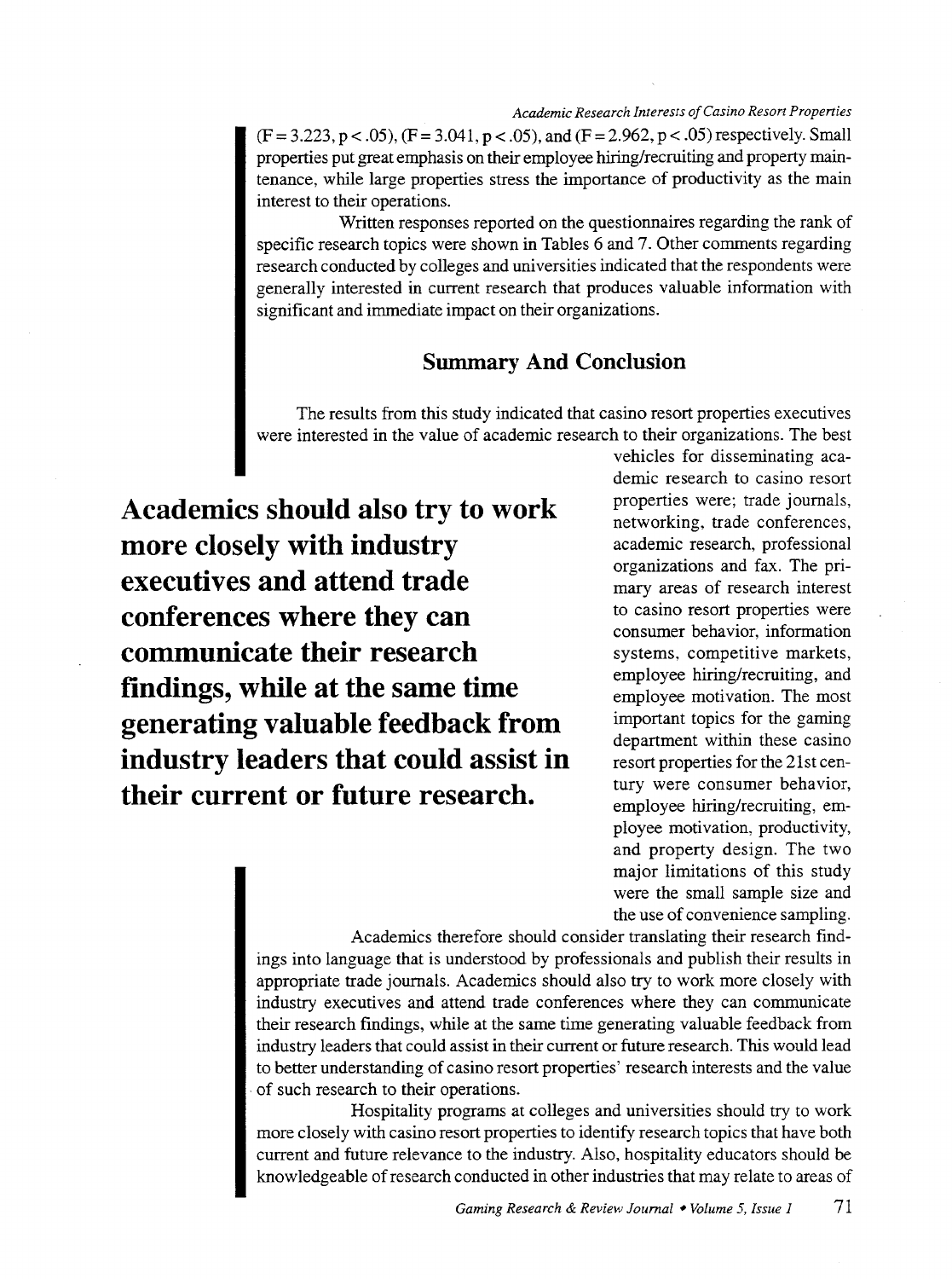interest in the casino resort industry. There is also the need for academic researchers in the hospitality industry to close the communication gap between themselves and industry professionals through the promotion and translation of their research findings into language that can be comprehended by professionals in the industry.

### **References**

Allman, W. (1988, September 12). Drowning in a sea of knowledge. *U.S. News and World Report,* 31.

Brymer. R. A., and Rousselle, J. R. (1983). The research needs of the hospitality industry: A survey. *Proceedings of the Council on Hotel, Restaurant and Institutional Education Annual Conference, Orlando, Florida,* 169-180.

Brymer, R. A., and Rousselle, J. R. ( 1986). Research demand in the hospitality industry. *Proceedings of the Council on Hotel, Restaurant and Institutional Education Annual Conference, Boston, Massachusetts.* 

Brymer, R. A., Rousselle, J. R., and Johns, T. R. (1990). Academic research interests of hospitality corporations. *Hospitality Research Journal, 14* (1), 1-10.

Clark, J. J. (1988). The research genie. *The Cornell Hotel and Restaurant Administration Quarterly, 29* (2), 1.

Cummings, E. L. (1996). Educating for the gaming industry: Need, profile, and suggested schema. *Gaming Research* & *Review Journal,* 3,(2), 39-55.

Eade, H. V. (1994). Human resource issues in the gaming industry. *Gaming Research* & *Review Journal, 1,* (2), 43-53.

Kasanen, E., Lukka, K. and Sitonen, A. (1993, Fall). The constructive approach in management accounting. *Journal of Management Accounting Research, 5,* 243-280.

Khan, M.A., and Olsen, M. D. (1988). An overview of research in hospitality education. *The Cornell Hotel and Restaurant Administration Quarterly, 29* (2), 51-54.

Miller, D. T. and Olsen, M.D. (1988). Setting standards for faculty evaluation. *The Cornell Hotel and Restaurant Administration Quarterly, 29* (2), 46-47.

Olsen, M., Tse, E. and Bellas, C. (1984). A proposed classification system for research and development activities with the hospitality industries. *Hospitality Education and Research\_Journal, 8*  (2), 55-62.

Powers, T. F., and Riegel, C. D. (1993). A bright future for hospitality education: Providing value in the 21" century. *Hospitality Research Journal, 17* (1), 295-308.

Riegel, C. D. and Lambert, C. U. (1991). Hospitality research at the crossroads: An agenda for change. *Hospitality Research Journal, 15* (1), 1-8.

Rousselle, J. R. (1980). *The attitude of industry regarding research from college and university departments.* Paper presented at Council on Hotel, Restaurant and Institutional Education Annual Conference. Montreal, Ontario, Canada

Rutherford, D. G. and Samenfink, W. (1992). Most frequent contributors to the hospitality literature. *Hospitality Research Journal, 16 (1), 23-42.*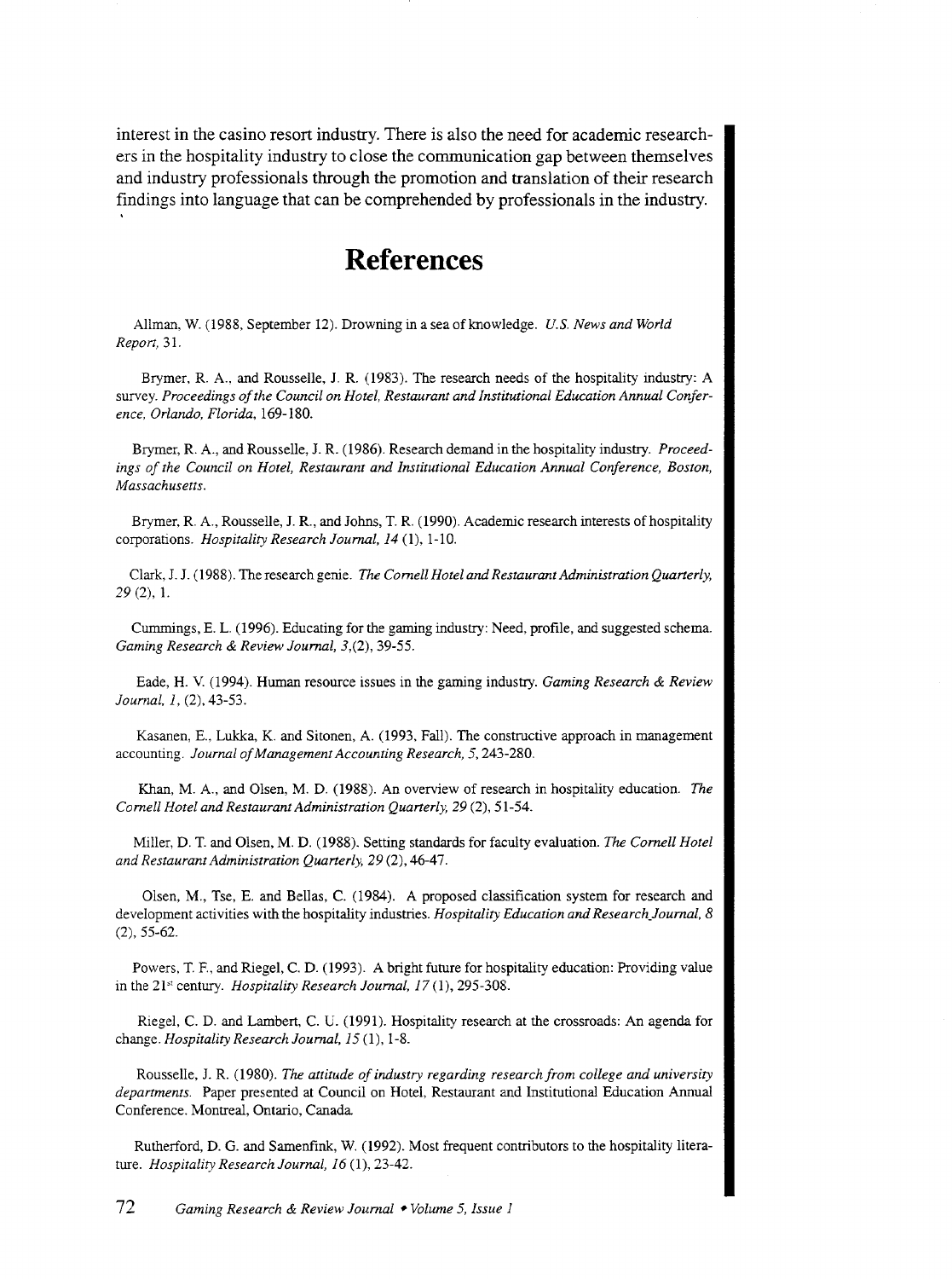#### *Academic Research Interests of Casino Resort Properties*

Schaffer, J. (1984). Research in the food service industry: An exploratory study and critique. *Hospitality Education and Research Journal, 9* (1), 55-71.

Sebastian, P. (1998, July 23). Business school buzz for the busy executive is the aim of new publications. *The Wall Street Journal,* nl46, col 5.

Sheldon, P., Liu, J. and Gee, C. (1987). The status of research in the lodging industry. *International Journal of Hospitality Management, 6* (2), 89-96.

Tse, E. C., Olsen, R. P., and Wyckoff, D. D. (1983). The state of the art research and development activities in hospitality service industries. *Hospitality Education and Research Journal, 8* (1), 91-96.